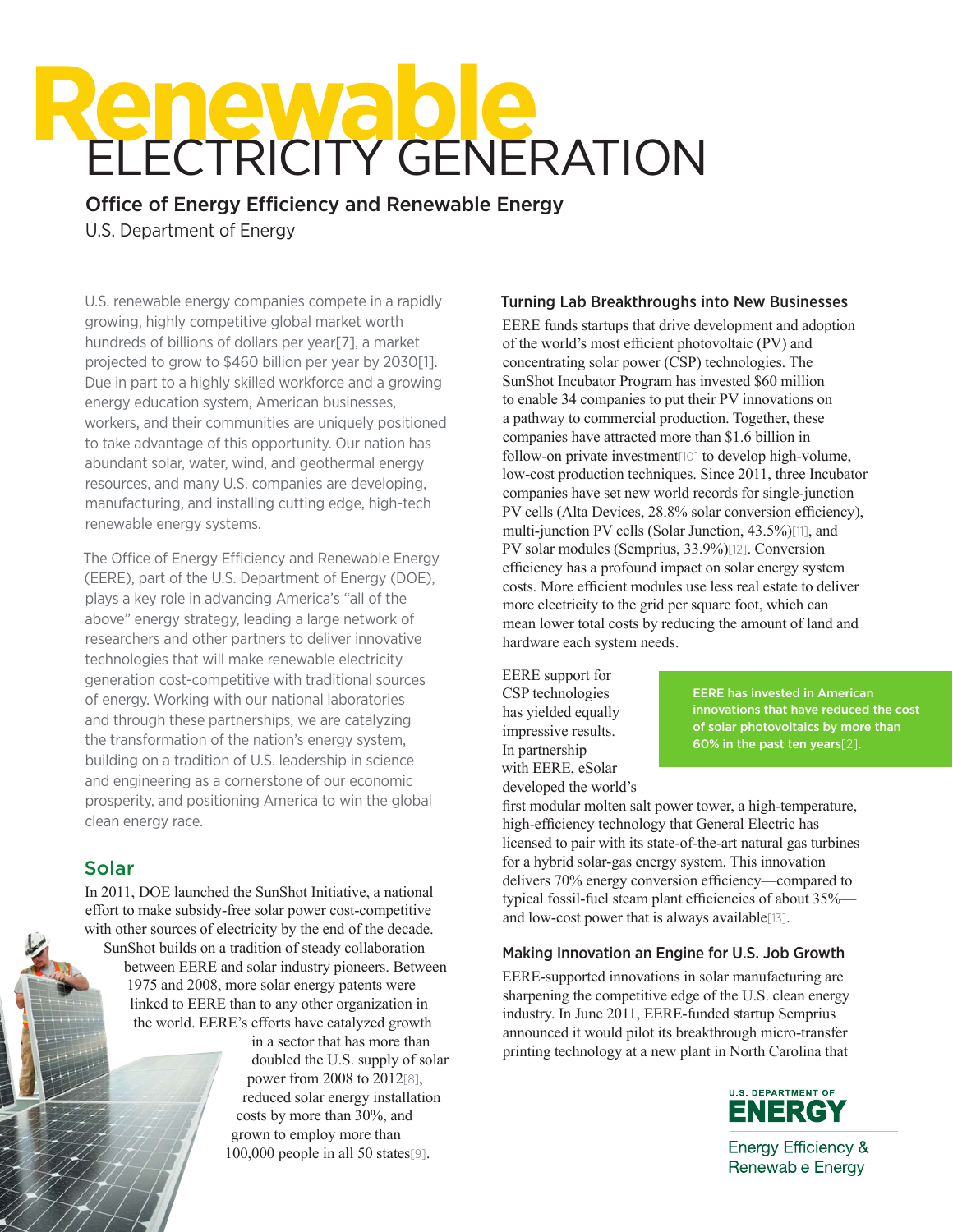is expected to support 250 jobs[14]. In July 2011, DuPont acquired Innovalight, which pioneered silicon ink with EERE support, and manufactures its high-value, low-cost product in Sunnyvale, California[15]. In October 2011, Dow Chemical Company launched a new solar shingle product, designed for easy installation alongside conventional asphalt roofing shingles—the result of its partnership with EERE. Dow is building a large-scale plant to manufacture the shingles in Midland, Michigan, which the company expects to support more than a thousand jobs[16].

Building on this momentum, EERE recently announced the second phase of its Photovoltaic Manufacturing Initiative (PVMI). Phase I of PVMI focuses on research and development for manufacturing solar technologies. It aims to replicate the success of SEMATECH, the 1987 government-backed consortium of U.S.-based microchip manufacturers that solved prevalent manufacturing problems and firmly rooted the United States as a leader in the global semiconductor industry[17]. Phase II supports our Scaling Up Nascent PV At Home (SUNPATH) Initiative by providing critical early support for innovative companies that have committed to producing their next-generation solar technologies here in America. Significant private investment complements each award[18].

# Cutting Balance-of-System Costs

The total cost of solar energy systems includes more than the price of the panels or parabolic troughs that convert sunlight to usable energy. These balance-of-system (BOS) costs—for hardware, labor, financing, and other "soft costs"—account for as much as 50% of the bill for new systems. On the hardware side, EERE has partnered with eight companies and one university in efforts to reduce BOS hardware costs by up to 75% by 2020[19]. These projects apply sophisticated polymer injection molding methods, polymer membrane production, and high-volume production processes that were pivotal in the automobile and building industries.

Among our efforts to reduce BOS soft costs for permitting, installation, inspection, and interconnection, EERE has





The SunShot Initiative targets strategic cost reductions to make subsidy-free solar energy cost-competitive at \$1 per installed watt of generation capacity, or about \$0.06 per kilowatt hour of electricity.

Source: U.S. Department of Energy

engaged state and local governments and communities in the Rooftop Solar Challenge, in which 22 regional teams from across the nation are now competing to streamline, standardize, and reduce the cost of installing rooftop solar systems on homes and businesses<sup>[20]</sup>. In parallel, we recently announced the SunShot Prize: America's Most Affordable Rooftop Solar competition, which offers solar industry leaders a share of \$10 million in prize money for installing 5,000 small-scale (1–15 kilowatt) rooftop solar systems at an average price of \$2 per watt or less[21].

# Wind

Installed wind energy capacity increased nearly 16-fold between 2000 and 2010[22], and wind power generation has more than doubled since 2008 to contribute 3% of total U.S. electricity production[23]. EERE leads the nation's efforts to improve performance, lower costs, and accelerate deployment of wind technologies on land and offshore. More patents in the wind energy field are linked to EERE than to any other organization, including key intellectual property in market-leading wind turbines and system components manufactured in America today[24].

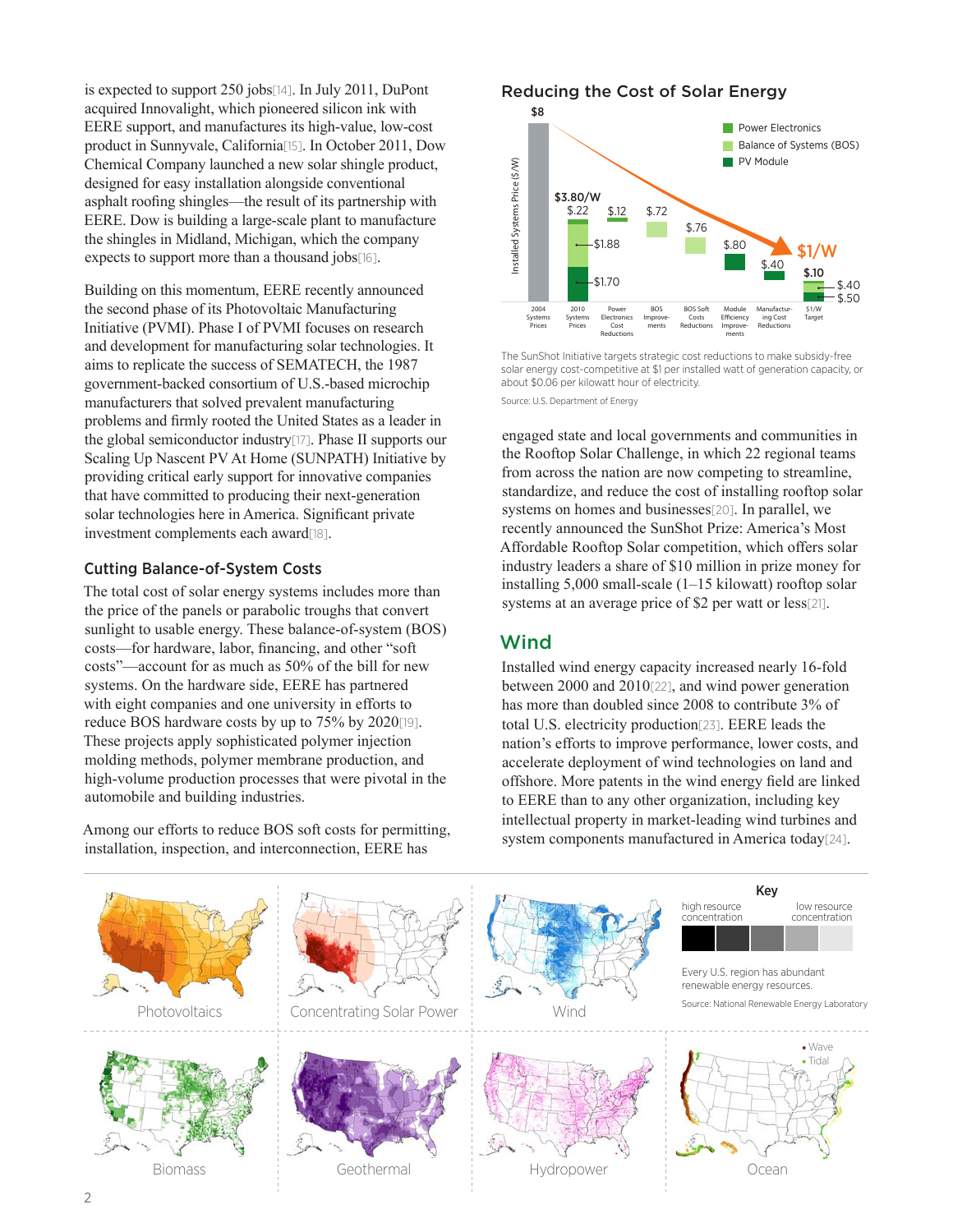EERE ranks first in wind energy patents from 1978 to 2008[3]. Since 1980, the cost of energy from wind power has fallen from over \$0.80/kWh to under \$0.08/kWh today[4].



Today's wind industry supports 75,000 American jobs, including workers at more than 400 manufacturing plants in 44 states, as well as the engineers and construction workers who have built the wind farms that account for 35% of all newly installed U.S. generation capacity over the last five years[25].

# Opening the Offshore Market

America's offshore wind energy potential is vast. It is a resource that offers 4,150 gigawatts of clean domestic electricity—four times larger than the nation's current total

generation capacity[26]. EERE has been instrumental in promoting access to this opportunity.

EERE supports research, development, and demonstration of larger turbines, components, and floating deepwater platforms needed to affordably harness the strong winds off America's coasts. Recovery Act investments in two world-class testing facilities promote U.S. leadership in the development of offshore wind turbines that are large enough to produce up to 10 times more power than today's typical land-based machines. The Massachusetts Wind Technology Testing Center opened in 2011, becoming the first facility in the world with the capability to test blades up to 90 meters in length. When South Carolina's Wind Turbine Drivetrain Testing Facility opens at Clemson University in late 2012, it will be one of the world's only places to benchmark advanced drivetrain systems for wind turbines with capacities as great as 15 megawatts[27].

We have engaged industry leaders and other stakeholders to develop a national offshore strategic plan, and together with the Department of the Interior and the Department of Defense's Army Corps of Engineers, we are working to accelerate further development of deepwater leasing and commercial-scale projects on the Outer Continental Shelf, the Gulf of Mexico, and the Great Lakes.

# **Geothermal**

EERE develops innovative technologies to locate, access, and develop the substantial geothermal resources in the United States. Enhanced geothermal resources alone could add the equivalent of 100 gigawatts of renewable electricity capacity to the U.S. grid within 50 years equal to nearly 10% of the country's 2010 total power supply<sup>[35]</sup>. Through research and development efforts that emphasize the acceleration of hydrothermal growth and enhanced geothermal systems, EERE is working to provide the nation with this abundant, clean, and renewable energy source that can generate power around the clock.

#### Making Advanced Battery Materials from Geothermal Brine

EERE supports development of techniques to extract lithium, manganese, and zinc from geothermal fluids, enabling high- volume, domestic production of the raw materials employed in lithium-ion batteries. California startup Simbol Materials used \$3 million in Recovery Act funding to pioneer cost-competitive, domestic extraction of strategic minerals. Simbol plans to integrate its technology into an existing 50 megawatt equivalent geothermal power plant, and expects to produce enough lithium carbonate for hundreds of thousands of electric vehicles batteries per year. The company has lined up \$43 million in private equity funding and now employs over 50 people[36].

# Unlocking New Geothermal Resources

EERE's Enhanced Geothermal System field demonstrations have recently proven that a non-productive geothermal well can be successfully stimulated to create an economically viable renewable energy resource. One of these innovative projects restored up to five megawatts of additional generation capacity at an abandoned part of the Geysers Field in Northern California, encouraging expectations that this technology can be further developed and scaled up for nationwide deployment.

#### Reducing Drilling Costs

The high cost of drilling has been a critical barrier to widespread production of geothermal energy, but EEREled efforts are breaking down that barrier. During a recent test performed in Southern California in cooperation with the Navy and DOE's Sandia National Laboratories, EERE-supported polycrystalline diamond compact drill bit technology performed three times faster than the average geothermal industry drilling rate. With drilling rig rates near \$20,000 per day, this advance could greatly reduce costs for geothermal developers[6].

# **Water**

EERE leads the growing global effort to tap the power of the ocean's waves and tides for renewable energy, and we support innovative solutions to optimize U.S. hydropower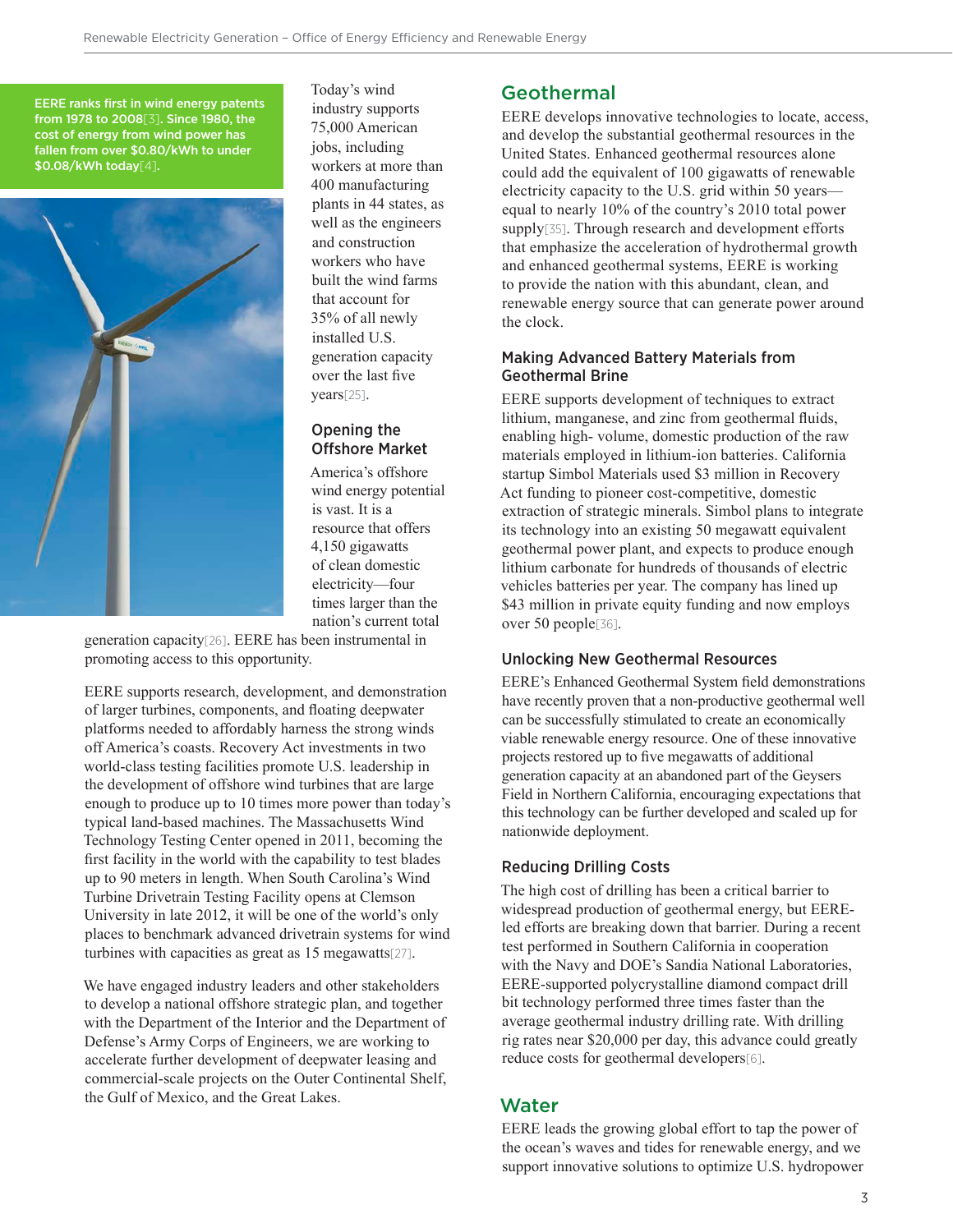The waves and tides near U.S. coasts have the technical potential to generate 1,420 terawatt hours of electricity each year[5]—about one-third of our nation's total annual electricity use.

resources that produce more than 6% of the electricity Americans use each year[28].

# Revitalizing American Hydropower

Supported by the Recovery Act, EERE launched the first federally-funded hydropower facility upgrades in more than 20 years, increasing generation by between 7% and 30% at seven large hydropower projects[29][30]. Future improvements like these can also benefit from EEREfunded research and development of a radically redesigned "fish-friendly" hydropower turbine that improves wildlife survival rate to more than 98%—without sacrificing the power conversion efficiency delivered by conventional turbines[31]. EERE is also collaborating with the Department of Interior and the Department of Defense to explore new water power opportunities and to increase lowimpact hydropower generation at federally-owned facilities.

# Piloting Ocean Energy Solutions

In 2011, EERE completed the first in a series of comprehensive ocean energy resource assessments that show the technical potential to generate 1,420 terawatt hours of electricity each year from the waves and tides off the coast of the United States. This would amount to about one-third of our nation's total annual electricity use[32].

EERE has supported a series of important firsts to develop these ocean energy resources. In 2011, we helped pilot the first utility-scale wave energy system, which can deliver enough energy to power 375 Oregon homes[33]. EERE is also supporting the first two commercially licensed tidal energy projects in the United States, and both use technologies developed with EERE funding. In Cobscook Bay near Maine's Bay of Fundy, Ocean Renewable Power Company's cross flow turbines will take advantage of the world's most powerful tides. And along the strait that connects Long Island Sound with the Atlantic Ocean in New York Harbor, the Roosevelt Island Tidal Energy Project will use 30 Verdant Power turbines, optimized with support from EERE[34]. These three examples are just a few of more than 40 demonstration projects EERE is investing in to advance the commercial readiness of innovative marine and hydrokinetic energy systems;

*Photo Credits: Solar Panels: Dennis Schroeder, NREL/PIX 18344; Wind Turbine: Dennis Schroeder, NREL/PIX 20373*



# **Energy Efficiency &** Renewable Energy

eere.energy.gov DOE/GO-102012-3640 • September 2012

Printed with a renewable-source ink on paper containing at least 50% wastepaper, including 10% post consumer waste. provide first-of-a-kind, in-water performance data that will validate cost predictions; and identify pathways for large cost reductions.

# Hydrogen and Fuel Cells

While hydrogen and fuel cells are not strictly renewable energy technologies, hydrogen is a potential way to store renewable energy in chemical form, and fuel cells provide a clean, efficient way to convert that hydrogen into electric power, producing no emissions other than water vapor and a little heat. The U.S. Department of Energy is the lead federal agency for hydrogen and fuel cell research and development, and EERE works with three other Energy Department offices to coordinate this effort.

#### Pushing Hydrogen Fuel to Competitive Prices

EERE is making it cheaper and easier to produce, deliver, and store hydrogen. EERE-funded research is now opening doors to low-cost hydrogen from renewable energy pathways, including using wind energy to split water into hydrogen and oxygen and extracting hydrogen from plant oils. EERE's work with industry has reduced capital costs for electrolysis stacks by more than 80% since 2002 and reduced hydrogen delivery costs by 15–40% since 2005. EERE-funded experts have also identified more than 400 potential materials for hydrogen storage. Results of this work have increased the capacity of hydrogen storage systems by more than 50% since 2007.

#### Driving Down Fuel Cell Costs, Doubling Durability

EERE funding has led to lower fuel cell costs and improved durability and performance, enabling the emergence of new commercial products and increasing deployments. Critical components such as membrane electrode assemblies are not only more reliable, they now need five times less platinum. EERE's work with industry on advanced production methods and materials has quadrupled the capacity of a key manufacturing method since 2008 and reduced its cost by more than 50%.

The Office of Energy Efficiency and Renewable Energy is at the center of creating the clean

energy economy today. We lead U.S. Energy Department efforts to develop and deliver marketdriven solutions for energy-saving homes, buildings, and manufacturing; sustainable transportation; and renewable electricity generation.